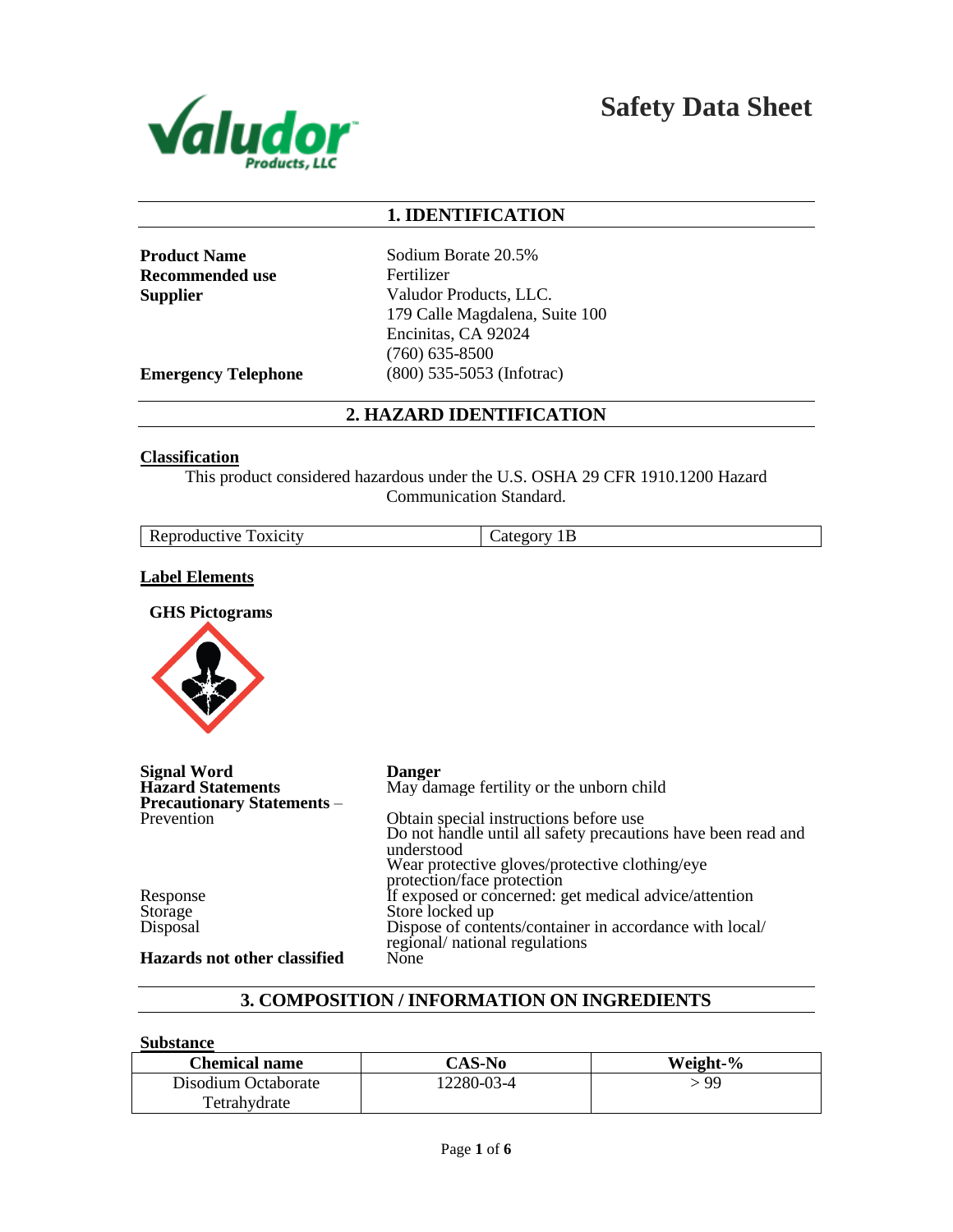# **4. FIRST-AID MEASURES**

## **First Aid Measures**

| <b>Eye Contact</b>  | Immediately rinse with plenty of water. Remove contact<br>lenses, if present and easy to do so. Keep eye wide open<br>while rinsing. Continue rinsing for 15 minutes. Call a doctor/<br>physician if irritation persists. |
|---------------------|---------------------------------------------------------------------------------------------------------------------------------------------------------------------------------------------------------------------------|
| <b>Skin Contact</b> | Wash off immediately with plenty of water. Remove all<br>contaminated clothes and shoes. If skin irritation persists,<br>call a doctor/physician.                                                                         |
| <b>Inhalation</b>   | Remove to fresh air. If not breathing, give artificial<br>respiration. Get medical attention.                                                                                                                             |
| <b>Ingestion</b>    | Do not induce vomiting without medical advice. Rinse<br>mouth with water. Never give anything by mouth to an<br>unconscious person. If symptoms persist, call a physician.                                                |

## **Most important symptoms/effects, acute and delayed**

# **5. FIRE-FIGHTING MEASURES**

**Suitable extinguishing Media** Use any means suitable for extinguishing surrounding fire.

## **Specific Hazards Arising from the chemical**

Hazardous combustion products Thermal decomposition can lead to the release of irritation or toxic gases and vapors.

## **Protective equipment and precautions for fire-fighters**

As in any fire, wear self-contained breathing apparatus pressure-demand, MSHA/NIOSH (approved or equivalent) and full protective gear.

# **6. ACCIDENTAL RELEASE MEASURES**

# **Personal precautions, protective equipment, and emergency procedures**

**Personal precautions** Avoid contact with eyes, skin and clothing. Avoid breathing vapors or mists. Use personal protection recommended in Section 8. Ensure adequate ventilation.

## **Methods and materials for containment and cleanup**

| <b>Methods for clean-up</b>      | Sweep or vacuum up and place in an appropriate closed |  |  |  |
|----------------------------------|-------------------------------------------------------|--|--|--|
|                                  | container. Keep unauthorized personnel away. Avoid    |  |  |  |
|                                  | generating dust.                                      |  |  |  |
| <b>Environmental Precautions</b> | Prevent entry into waterways or sewers                |  |  |  |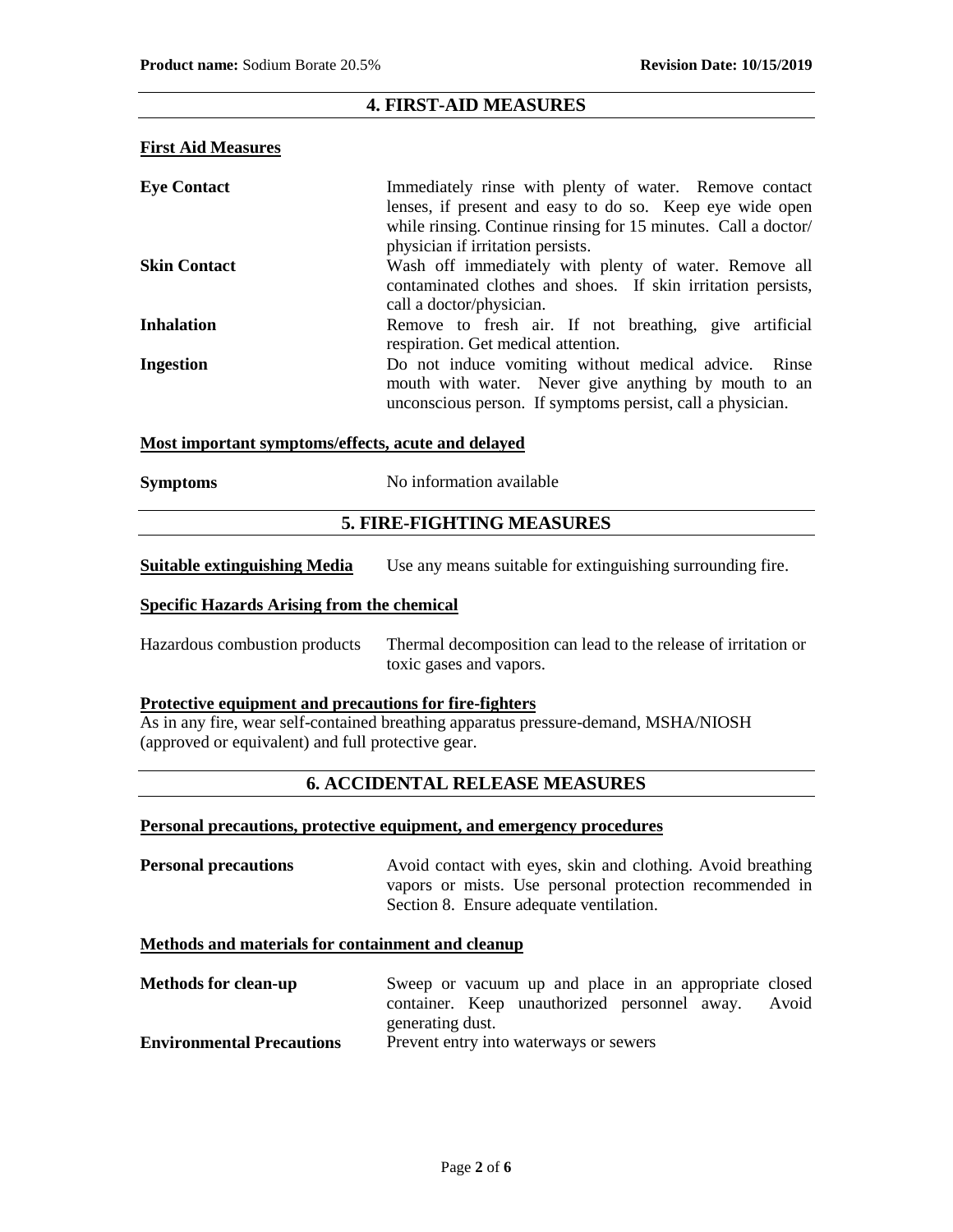# **7. HANDLING AND STORAGE**

# **Precautions for safe handling**

Obtain special instructions before use. Ensure adequate ventilation. Avoid contact with eye, skin and clothing. Do not breathe dust. Use personal protection recommended in section 8. Wash thoroughly after handling. Wash contaminated clothing before reuse. Do not eat, drink or smoke when using this product. Wash before breaks and at the end of the workday. Clean equipment and work area regularly.

## **Conditions for safe storage, including any incompatibilities**

Store in a cool/low-temperature, well-ventilated, dry place. Keep containers closed and labeled when not in use.

# **8. EXPOSURE CONTROLS / PERSONAL PROTECTION**

## **Exposure Guidelines**

| Component           | <b>OSHA</b>              | <b>ACGIH</b>             | NIOSH |
|---------------------|--------------------------|--------------------------|-------|
| Disodium Octaborate | PEL: $15 \text{ mg/m}$ 3 | TLV: $10 \text{ mg/m}$ 3 |       |
| Tetrahydrate        |                          |                          |       |

## **Appropriate engineering controls**

Ensure adequate ventilation, especially in confined areas. Consider the potential hazards of this material, applicable exposure limits, job activities and other substances in the workplace when designing controls and selecting personal protective equipment.

## **Personal Protective Equipment**

| <b>Eye/face protection</b>    | Safety glasses are recommended in professional settings      |
|-------------------------------|--------------------------------------------------------------|
| <b>Skin protection</b>        | Choose the appropriate protective clothing and gloves based  |
|                               | on the tasks being performed to avoid exposure to skin. Wear |
|                               | protective gloves                                            |
| <b>Respiratory protection</b> | Not required under normal circumstances. If exposure limits  |
|                               | are exceeded or if irritation or other symptoms are          |
|                               | experienced use a NIOSH/MSHA approved respirator             |
| <b>Hygiene Measures</b>       | Handle in accordance with good industrial hygiene and safety |
|                               | practices. Do not eat, drink or smoke when using this        |
|                               | product.                                                     |

## **9. PHYSICAL and CHEMICAL PROPERTIES**

| <b>Appearance</b>                    | <b>White Powder</b>      |
|--------------------------------------|--------------------------|
| <b>Physical state</b>                | Solid                    |
| Odor                                 | Odorless                 |
| <b>Odor threshold</b>                | No information available |
| pН                                   | 6.85-7.85                |
| Melting point / freezing point       | 1499 F / 815 C           |
| <b>Boiling point / Boiling range</b> | Not applicable           |
| Flash point                          | Not applicable           |
| <b>Evaporation rate</b>              | Not applicable           |
| Flammability                         | No information available |
|                                      |                          |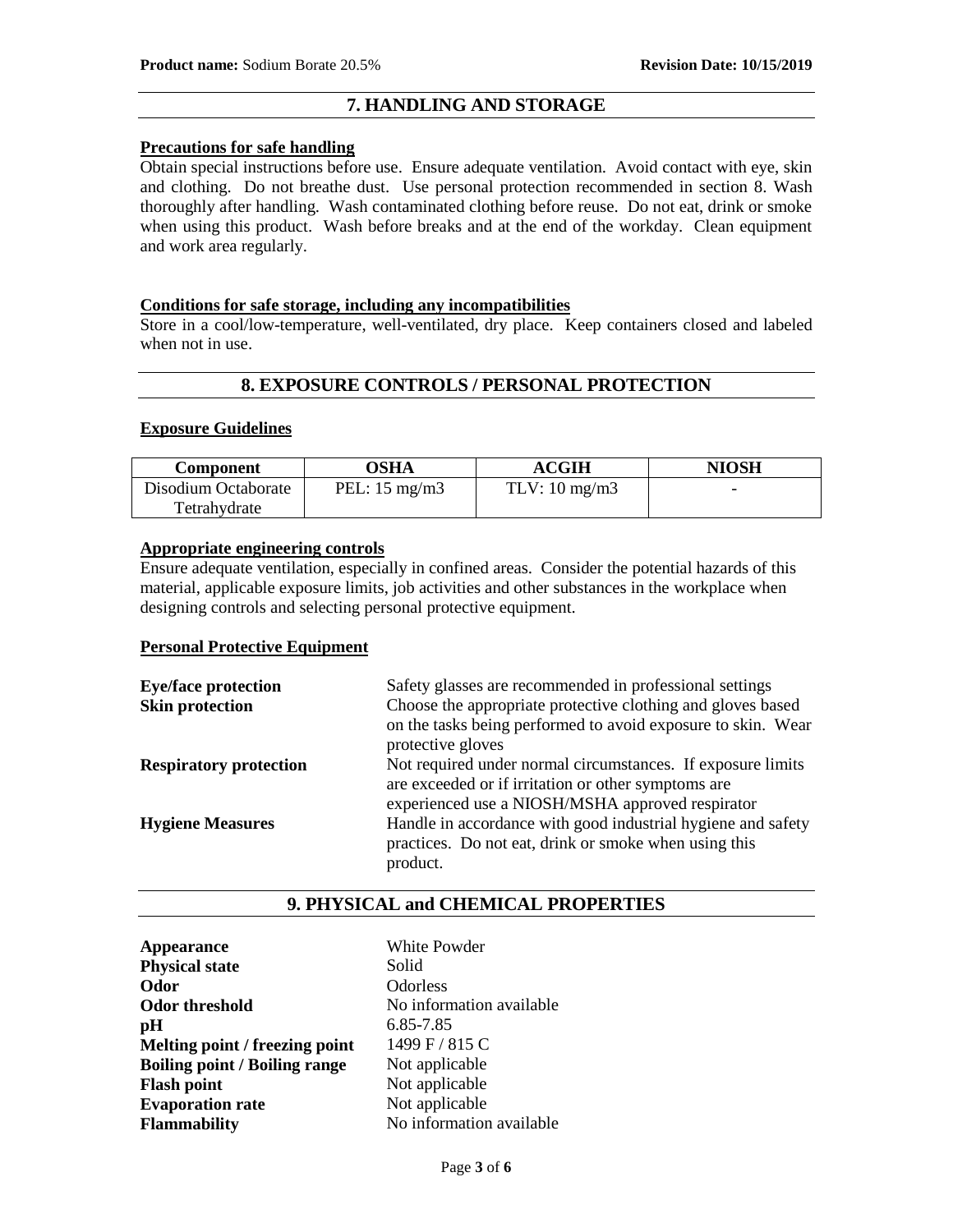| No information available |
|--------------------------|
| No information available |
| No information available |
| No information available |
| No information available |
|                          |
| No information available |
| No information available |
| No information available |
| No information available |
|                          |

# **10. STABILITY AND REACTIVITY**

| <b>Reactivity</b>                            | None known under normal conditions.                                                                                                               |
|----------------------------------------------|---------------------------------------------------------------------------------------------------------------------------------------------------|
| <b>Chemical stability</b>                    | Stable under ordinary conditions of use and storage.                                                                                              |
| <b>Possibility of hazardous</b><br>reactions | The reaction with strong reducing agents such as metal<br>hydrides or alkali metals produces hydrogen gas and may<br>cause a dangerous explosive. |
| <b>Conditions to avoid</b>                   | Avoid dust formation. Avoid exposure to humidity during<br>storage and transport.                                                                 |
| <b>Incompatible materials</b>                | Strong reducing agents. Avoid contact with potassium, acetic<br>acid, carbonates and hydroxides.                                                  |
| <b>Hazardous decomposition</b><br>products   | Hazardous combustion can lead to the release of irritating<br>gases and vapors.                                                                   |

# **11. TOXICOLOGICAL INFORMATION**

## **Information on likely routes of exposure**

| <b>Skin contact</b> | May cause skin irritation                 |
|---------------------|-------------------------------------------|
| Eye contact         | May cause eye irritation                  |
| <b>Inhalation</b>   | May cause irritation of respiratory tract |
| Ingestion           | May be harmful if swallowed               |

**Symptoms related to the physical chemical and toxicological characteristics** No information available

## **Delayed and immediate effects and also chronic effects form short and long-term exposure**

| <b>Skin damage/irritation</b>   | Not classified                            |
|---------------------------------|-------------------------------------------|
| <b>Eye damage/irritation</b>    | Not classified                            |
| <b>Sensitization</b>            | Not classified                            |
| <b>Mutagenic effects</b>        | Not classified                            |
| Carcinogenicity                 | Not classified                            |
| <b>Reproductive toxicity</b>    | May damage fertility or the unborn child. |
| <b>STOT</b> – single exposure   | Not classified                            |
| <b>STOT</b> – repeated exposure | Not classified                            |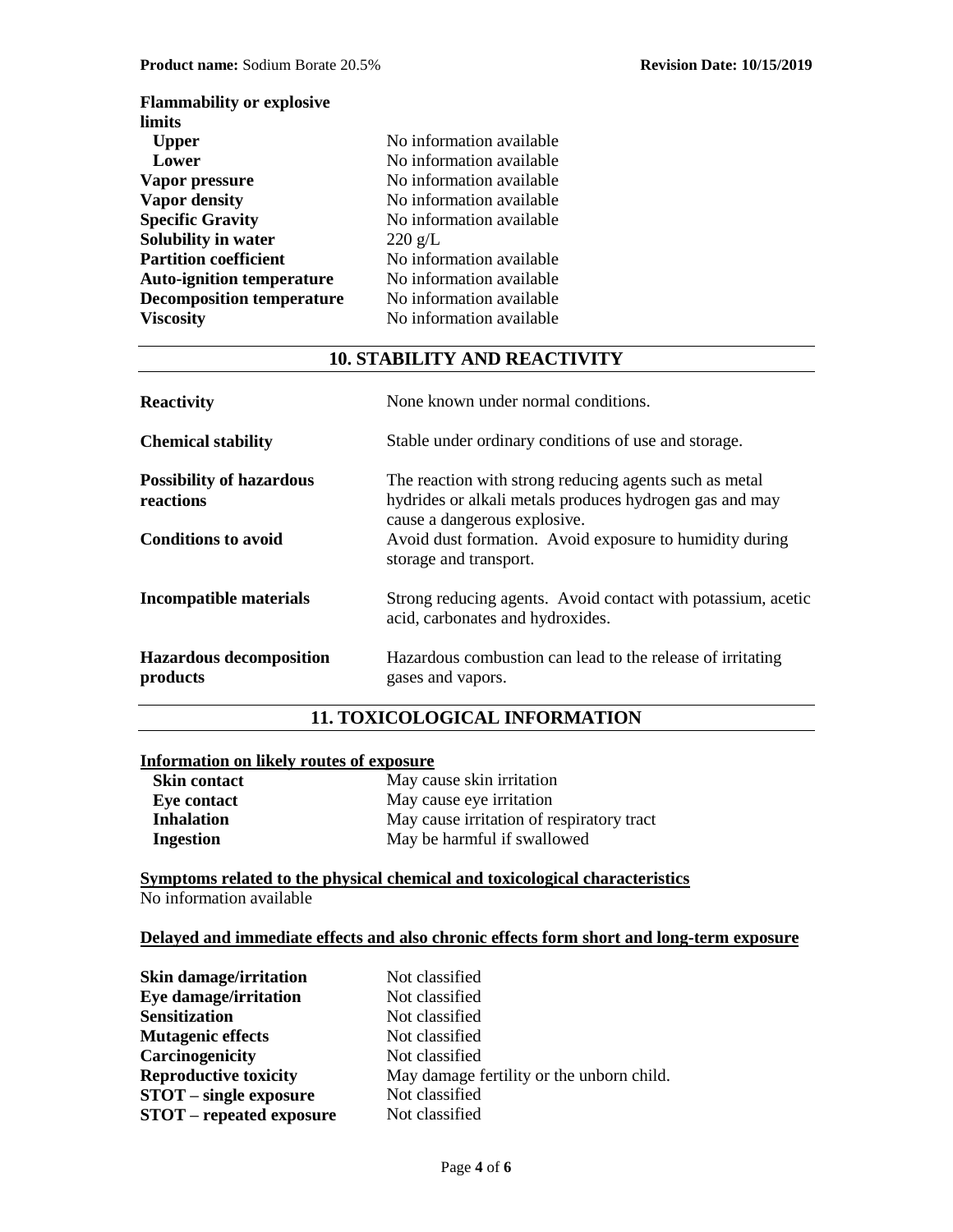## **Aspiration hazard** Not classified

## **Acute Toxicity**

## **Component information**

| Component  | Cas-No     | LD50 Oral    | <b>LD50 Dermal</b> | <b>LC50</b> Inhalation |
|------------|------------|--------------|--------------------|------------------------|
| Disodium   | 12008-41-2 | > 2000 mg/kg | $>$ 2000 mg/kg     | -                      |
| octaborate |            |              |                    |                        |

# **12. ECOLOGICAL INFORMATION**

**Ecotoxicity** Should not be released to environment

| <b>Component</b>    | <b>Freshwater Fish</b>  | <b>Freshwater Algae</b> | Water Flea             |
|---------------------|-------------------------|-------------------------|------------------------|
| Disodium Octaborate | LC50: 79.7 mg/L $(96h)$ | EC50: 40 mg/L $(72h)$   | LC50: 133 mg/L $(48h)$ |
| Tetrahydrate        |                         |                         |                        |
| 12280-03-4          |                         |                         |                        |

**Bioaccumulative potential** No information available

**Mobility in soil** No information available

**Other adverse effects** No information available

# **13. DISPOSAL CONSIDERATIONS**

Waste Disposal Methods Processing, use, or contamination of this product may occur during product use. Accordingly, it is the responsibility of the user to determine the proper disposal methodologies. Consult the appropriate state, regional or local regulations to ensure complete and accurate classification. Dispose of contaminated packaging in accordance with local regulations.

# **14. TRANSPORT INFORMATION**

| <b>DOT</b>  | Not regulated |
|-------------|---------------|
| <b>IATA</b> | Not regulated |
| <b>IMDG</b> | Not regulated |

# **15. REGULATORY INFORMATION**

# **International Inventories**

| <b>TSCA</b> | $ -$<br>.<br>10U |
|-------------|------------------|
| <b>DSL</b>  | ----<br>Listeg   |